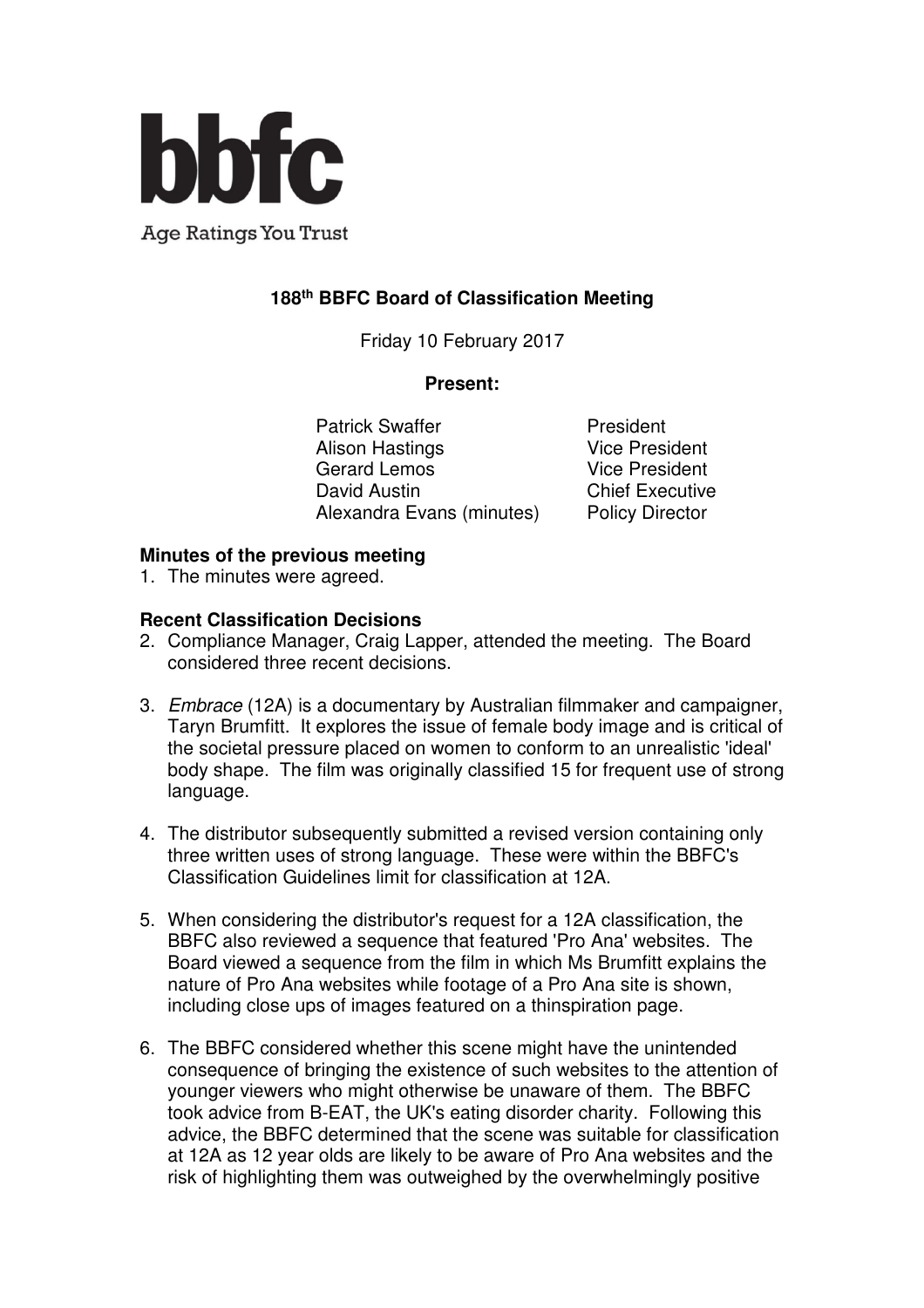messages contained within the film. The Board of Classification agreed.

- 7. Four Paws UK Down Campaign (15) is a campaigning film submitted to the BBFC for classification for cinema release. The film seeks to highlight the cruel treatment of geese whose feathers are used to fill duvets and pillows. The short film begins with a scene of a child asleep in bed. The scene is intended to create an ominous, horror-style sense of foreboding that is abruptly interrupted and replaced with real footage of geese being plucked of their feathers while still alive.
- 8. The Board agreed that the impact of the film was strong and the real-life footage of animal cruelty was particularly distressing. Given that the film would be presented to cinema audiences unbidden, the Board agreed that the film was most appropriately placed at 15.
- 9. Home Office Consent (12A) is a public information film that seeks to educate teenagers on the importance of active consent to sex. It features animated, talking body parts including breasts, eyeballs, and a male crotch. The animated characters (which are voiced by young people) describe non-consensual sexual scenarios to highlight the fact that sex without consent is rape.
- 10. The Board determined that while some of the verbal sexual references might be strong enough to warrant a 15 classification in a commercial trailer, the importance of articulating the public safety message to young people meant that the film should be classified at 12A.

## **Update on the Digital Economy Bill**

- 11. David Austin provided an update on the Digital Economy Bill.
- 12. The Committee Debate for Part Three of the Bill took place in the House of Lords on 2 February. Mr Austin reported that the debate had covered a wide range of issues including: the importance of protecting the privacy and data security of those submitting to age verification checks; the availability of pornography on social media; the definition of "prohibited material"; and the need for an independent appeals process.

#### **Systems Review**

- 13. Mr Austin briefed the other members of the Board on the progress of the internal review of the BBFC's classification processes and systems. Compliance Manager, Murray Perkins, and his team completed their report on the BBFC's current systems and made recommendations for how these systems should be improved. The recommendations were agreed by the Executive Leadership Team (ELT).
- 14. Head of IT, Steve Hopkins, has been appointed to project manage the implementation of the systems review's recommendations and will begin by identifying external consultants to advise the BBFC. The project will be